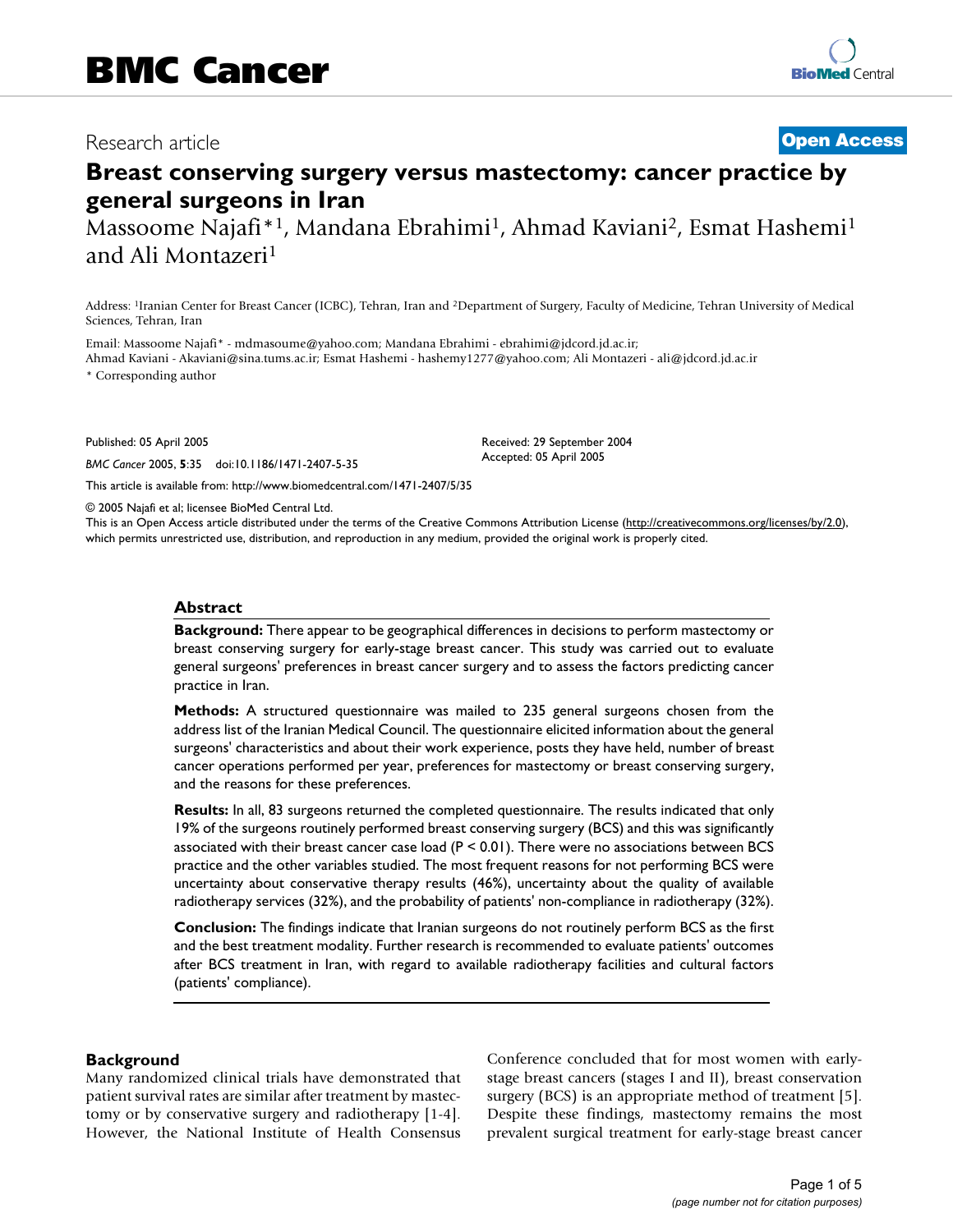in many parts of the world. In Iran, BCS is an uncommon modality for this condition. For example, in one study in Isfahan University of Medical Sciences, 386 breast cancer patients were reviewed and mastectomy was found to be the most prevalent surgical treatment [6]. Similarly, in another study in Tehran University of Medical Sciences, 348 breast cancer patients of whom 50% had stage I or stage II breast cancer were evaluated, and it was found that only 22 patients underwent BCS [7].

It is argued that one factor influencing choice of treatment in breast cancer patients is the attitude of the operating surgeon. There is evidence that most women follow surgeons' recommendations, their primary source of information about treatment options. Studies have shown that surgeons recommended a specific treatment option in 69% of cases; in 89% of these cases they offered mastectomy and in 11% BCS. The rates of compliance with these recommendations were reported to be 93% and 89% respectively [8].

The present study was designed to evaluate the preferences of surgeons in Iran regarding breast cancer treatment and the factors influencing the type of treatment recommended.

#### **Methods**

A descriptive study was conducted to investigate cancer practice among general surgeons in Iran. A specially designed questionnaire was mailed to a sample of 235 general surgeons, selected randomly from the Iranian Medical Council's address list for general surgeons and including a few surgical oncologists. All general surgeons  $(n = 1977, 1831$  male and 146 female) belong to the Council. It is worth noting that in Iran, gynecologists and plastic surgeons do not perform breast cancer surgery. The sample size was determined by expectations of the rate of BCS treatment by the general surgeons: it was estimated that at best 15% and at worst 5% of the surgeons might perform BCS. Based on this assumption, a sample of 81 surgeons would give results with a 99% confidence level. To achieve this sample size it was decided to mail the questionnaire to 235 general surgeons, nearly three times more than needed. The questionnaire addressed the surgeons' characteristics including age, gender, work experience, posts held (teaching hospitals or private and public institutions), and number of breast cancer patients treated per year. In addition, respondents were asked whether they routinely performed BCS, and if the answer was "no" the reasons were solicited. Data were analyzed in a descriptive fashion, reporting numbers and percentages and using the chi-square test (Fisher's exact test) where necessary.

| Table 1: The characteristics of the study sample |  |
|--------------------------------------------------|--|
|--------------------------------------------------|--|

|                                                | <b>Number</b> | ℅  |
|------------------------------------------------|---------------|----|
| Age (years)                                    |               |    |
| < 40                                           | 4             | 17 |
| $40 - 59$                                      | 37            | 45 |
| >60                                            | 32            | 38 |
| Mean (SD)                                      | 55.2 (12.3)   |    |
| Gender                                         |               |    |
| Female                                         | 8             | 10 |
| Male                                           | 75            | 90 |
| City of practice                               |               |    |
| Tehran (the capital)                           | 20            | 24 |
| Other cities                                   | 63            | 76 |
| Work experience (years)                        |               |    |
| < 10                                           | 20            | 24 |
| >10                                            | 63            | 76 |
| Mean (SD)                                      | 23.2 (12.7)   |    |
| <b>Occupation status</b>                       |               |    |
| Working at a teaching hospital.                | 21            | 25 |
| Working at a public/private hospital           | 62            | 75 |
| Breast cancer case load (patient/per           |               |    |
| year, $n = 70$                                 |               |    |
| $20$                                           | 56            | 80 |
| >20                                            | 4             | 20 |
| Preferred type of surgery for breast<br>cancer |               |    |
| Mastectomy                                     | 67            | 81 |
| Breast conserving surgery                      | 16            | 19 |
|                                                |               |    |

#### **Results**

In all, 83 completed questionnaires were returned, giving a response rate of 33%. The characteristics of the study sample are shown in Table 1. The mean age of the respondents was 55.2 years (SD = 12.3; range 32 to 80). Most surgeons were male ( $n = 75$ , 90%), had more than 10 years work experience (76%), and were working at public or private centers (75%). For 80% of the surgeons surveyed, the average number of breast cancer patients treated per year was less than 20; 20% reported that their annual case-load was more than 20.

Only 19% of the surgeons said that they performed BCS routinely. Table 2 shows the reasons given for avoiding BCS. The most frequent reason was the surgeons' uncertainty about the results of breast conserving surgery (46.3%). The other most frequently-stated barriers to performing BCS were uncertainty about radiotherapy services and patients' non-compliance in radiotherapy (32.8%). Of the factors studied, only breast cancer case-load had a statistically significant association with performance of BCS ( $P = 0.007$ ). The results are shown in Table 3.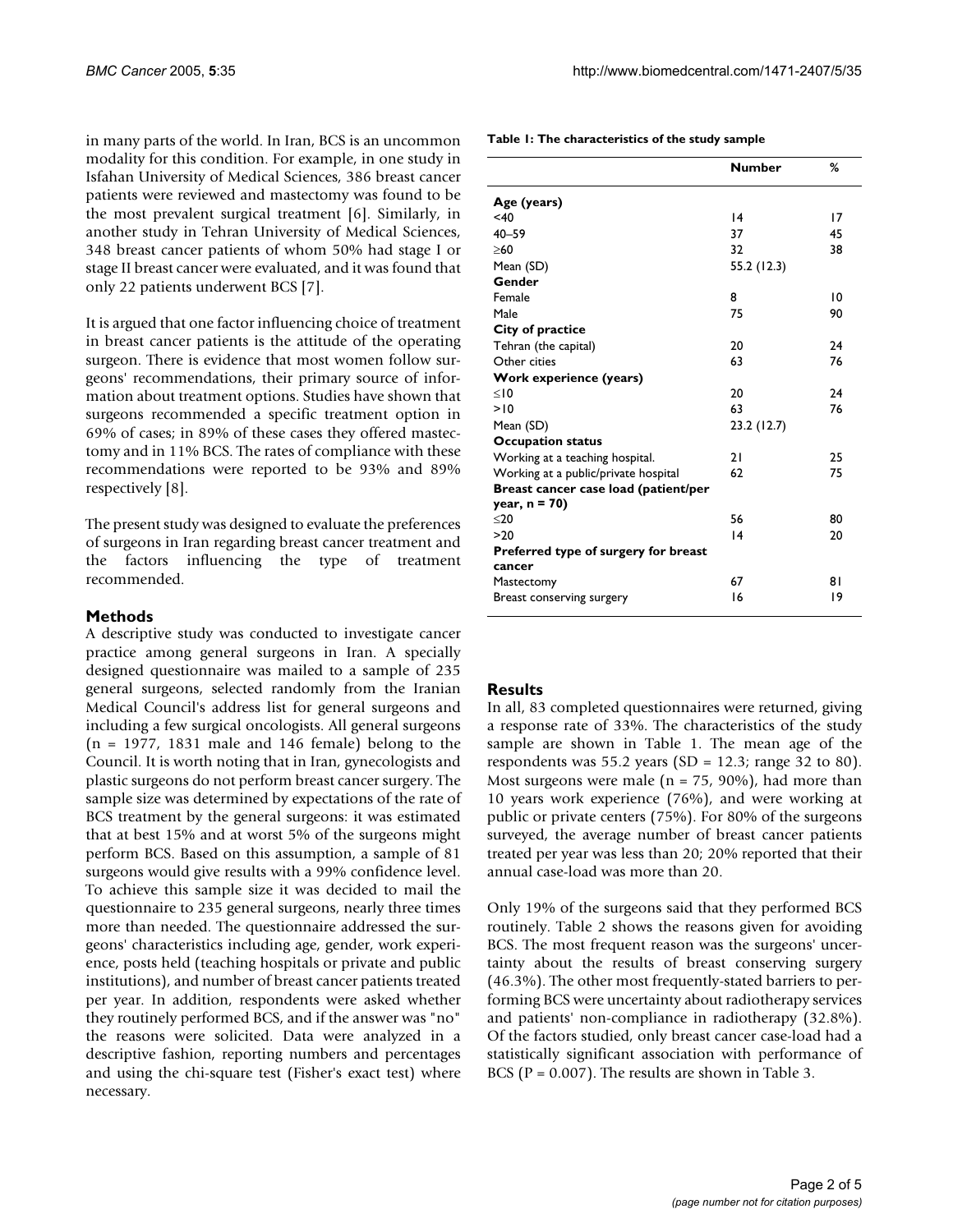|                                                   | Breast conservation No. (%) | Mastectomy No. (%) | P value |
|---------------------------------------------------|-----------------------------|--------------------|---------|
| Gender                                            |                             |                    | 0.35    |
| Male                                              | 14(82)                      | 61(92)             |         |
| Female                                            | 3(18)                       | 5(8)               |         |
| Age (years)                                       |                             |                    | 0.60    |
| $<$ 40                                            | 4(24)                       | 10(15)             |         |
| $40 - 59$                                         | 6(35)                       | 31(47)             |         |
| $\geq 60$                                         | 7(41)                       | 25 (38)            |         |
| <b>Work experience</b>                            |                             |                    | 1.0     |
| $\leq 10$                                         | 4(24)                       | 16(24)             |         |
| >10                                               | 13(76)                      | 50 (76)            |         |
| Working at a teaching hospital                    |                             |                    | 0.12    |
| Yes                                               | 7(41)                       | 14(21)             |         |
| No                                                | 10(59)                      | 52 (79)            |         |
| Breast cancer case load of the surgeon $(n = 70)$ |                             |                    | 0.007   |
| $≤20$                                             | 8(53)                       | 48 (87)            |         |
| >20                                               | 7(47)                       | 7(13)              |         |

**Table 3: Association between breast cancer practice and the respondents' characteristics**

**Table 2: Reasons stated by the surgeons for avoiding conservative therapy\***

|                                                   | <b>Number</b> | % of the study sample |
|---------------------------------------------------|---------------|-----------------------|
| Uncertainty about results of conservative therapy | 32            | 46.3                  |
| Uncertainty about radiotherapy services           | 22            | 32.8                  |
| Probability of patient incompliance               | 22            | 32.8                  |
| Unavailability of radiotherapy services           | .7            | 25.4                  |
| Higher cost of conservative therapy               | 12            | 17.9                  |
| Lack of enough experience for performing BCS      | 10            | 14.9                  |

 $*$  The total exceeds the sample size since each respondent could state several reasons.

#### **Discussion**

Breast-conserving surgery is a treatment modality for early-stage breast cancer that causes less physical disfigurement and psychological trauma to the patient. Many prospective randomized trials have demonstrated that overall and disease-free survival rates for early-stage breast cancer are equivalent after mastectomy or BCS with postoperative radiotherapy [2-4], [8,9]. There appear to be geographical differences in the surgical treatment of earlystage breast cancer. Evidence suggests that physician recommendation exerts the most significant influence on surgical treatment selection for the majority of women  $[10]$ .

In this study only 19% of surgeons used BCS in their practice while the remaining 81% performed mastectomy. This concurs with two other studies, performed in Tehran and Isfahan University of Medical Sciences, showing that mastectomy was the most prevalent surgical treatment for breast cancer patients [6,7]. However, it is arguable that BCS rates would rise in Iran if general surgeons, for example, could benefit from continuing medical education, attend scientific meetings, and have access to modern textbooks and current journals. Discussion of these topics lies beyond the scope of this study. Briefly, it should be noted that there is a National Society of Surgeons in Iran. In addition to other scientific meetings that address oncology issues, members of this society have their own annual and occasional scientific meetings, and usually receive printed educational materials including issues on current technology. At present all surgeons and radiation therapists in teaching hospitals and many working in the private sector are Board-certified. Some modern radiation therapy facilities in Iran are very similar to existing facilities in developed countries. Furthermore, we suspect that predicting patient non-compliance with radiation therapy might be subjective impressions on the part of the surgeons, since there is no evidence or published data to indicate that patient compliance with radiation therapy is low.

The findings indicated that gender had no effect on the performance of BCS. This may be due to the small number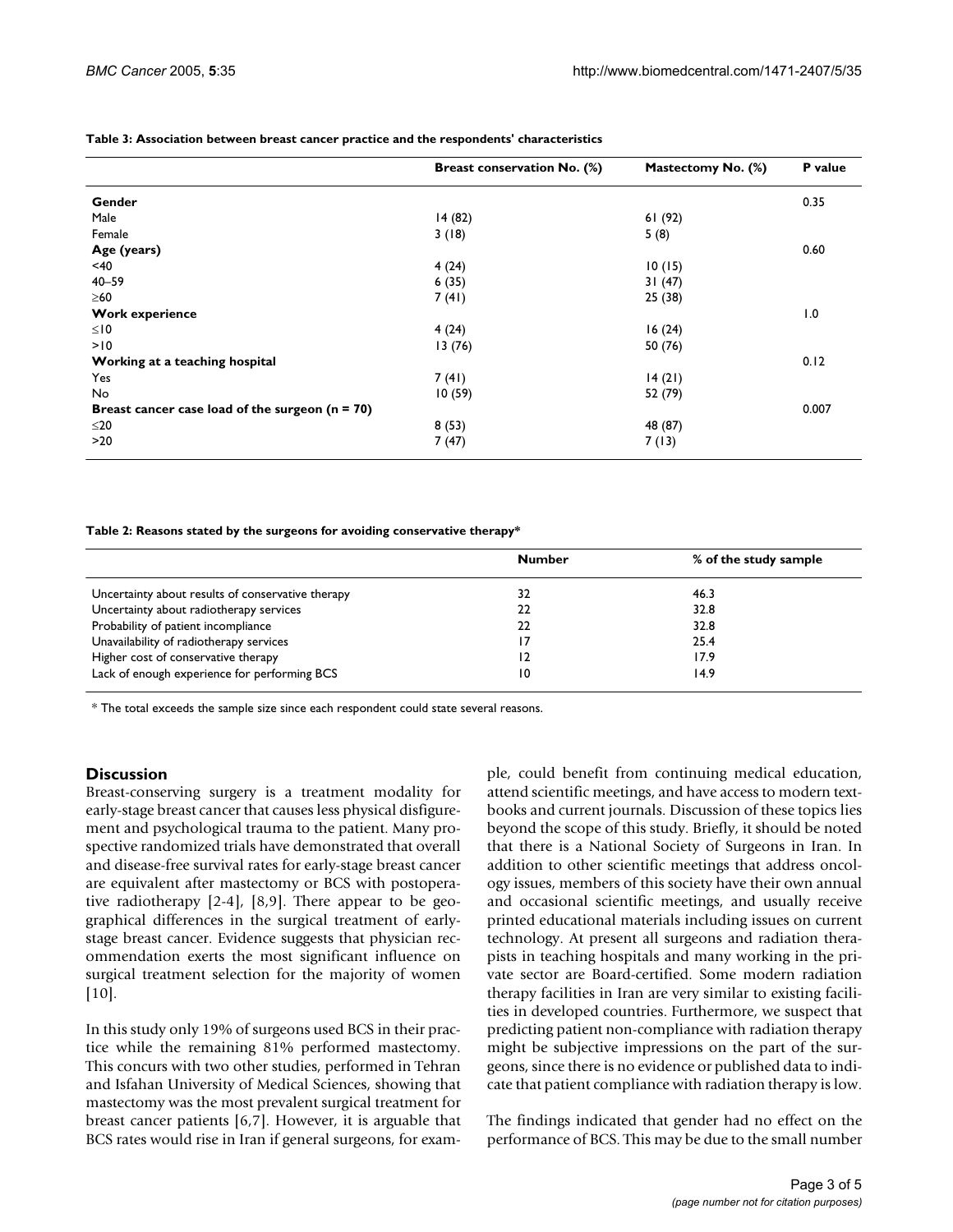of female surgeons in this study. Similarly, in a study comparing rates of BCS between male and female surgeons, no statistically significant difference was found between the two groups [11]. However, it is interesting that in our study, 14 out of the 75 male surgeons (19%) indicated that they routinely perform BCS, while 3 out of the 8 female surgeons (38%) stated that they performed BCS.

We found that the surgeons' age and work experience was not significantly associated with performing BCS; other studies have shown that younger surgeons are more likely to perform BCS. In one retrospective study that reviewed the medical records of 952 patients, it was found that surgeons who graduated after 1960 performed BCS more frequently than those who graduated before 1960 [12]. Another study showed that surgeons who graduated after 1980 performed BCS at a significantly higher rate than those who graduated before 1961 [13]. However, the mean age of our study sample was  $55.2$  (SD = 12.3) years and the mean duration of work experience was 23.2 years (SD = 12.7). In other words, most of our participants were old; only 17% were relatively young. This might explain why most surgeons in this study stated that they performed mastectomy. This is also consistent with the fact that mastectomy is the most prevalent surgical therapy for breast cancer in our teaching hospitals [6,7]. However, the findings from the present study indicate that there is a trend towards more BCS at teaching hospitals, and it is very likely that a bigger sample would show a significant difference between teaching hospitals and private institutes.

There was a statistically significant association between the experience of the surgeons (measured by the number of beast cancer patients treated per year) and performance of BCS. Surgeons treating more than 20 breast cancer patients per year had a statistically significant higher BCS rate ( $P = 0.007$ ). Few studies have reported a correlation between the surgeons' experience and their breast conservation surgery rates. A population-based study found that patients treated by surgeons with higher breast cancer case-loads were more likely to receive breast conservation therapy [14]. A survey of surgeons carried out in 1986 showed no evidence of a relationship between the number of breast surgery operations performed and the rate of conservative surgery; but in a repeat survey in 1990, when the overall conservative surgery rate had risen to 42%, a significant association was found for surgeons treating 20 or more patients per year [13].

In this study, the most common reasons given for avoiding BCS were uncertainty about the results of breast conservation therapy (46.3%), uncertainty about the quality of available radiotherapy services (32%), and probability of patient non-compliance (32%). Other reasons noted

by the surgeons were the higher cost of breast conserving therapy (17.9%), non-availability of radiotherapy facilities (25.4%), and insufficiency of experience with the BCS technique (14.9%). A few studies have reported surgeons' reasons for avoiding BCS. In one study, the majority of surgeons believed that long-term disease-free survival was equal for mastectomy and BCS, and the preference for mastectomy was mostly due to the inconvenience of radiotherapy [15].

## **Conclusion**

In conclusion, considering the study limitations (e.g. the sample size was small, the surgeons were predominantly old and only eight of them were female), the findings suggest that the overall performance of BCS in Iran is low. In order to increase the rate of conservation therapy there is need to study the outcomes of breast conservation therapy in Iran to determine overall and disease-free survival and local recurrence rates. At the same time the quality of available radiotherapy services should be evaluated. Perhaps this information might help to improve breast cancer outcomes.

## **Competing interests**

The author(s) declare that they have no competing interests.

#### **Authors' contributions**

MN contributed to the study design, data collection and analysis, and wrote the first draft. ME contributed to the study design and data analysis. AK contributed to the study design and data collection. EH contributed to the data collection. AM contributed to the data analysis and wrote the final draft.

#### **References**

- 1. Veronesi U, Salvadori B, Luini A, Greco M, Saccozzi R, del Vecchio M, Mariani L, Zurrida S, Rilke F: **[Breast conservation is a safe](http://www.ncbi.nlm.nih.gov/entrez/query.fcgi?cmd=Retrieve&db=PubMed&dopt=Abstract&list_uids=7488404) [method in patients with small cancer of the breast. Long](http://www.ncbi.nlm.nih.gov/entrez/query.fcgi?cmd=Retrieve&db=PubMed&dopt=Abstract&list_uids=7488404) [term results of three randomized trials on 1,973 patients.](http://www.ncbi.nlm.nih.gov/entrez/query.fcgi?cmd=Retrieve&db=PubMed&dopt=Abstract&list_uids=7488404)** *Eur J Cancer* 1995, **31A:**1574-1579.
- 2. Arriagada R, Le MG, Rochard F, Contesso G: **[Conservative treat](http://www.ncbi.nlm.nih.gov/entrez/query.fcgi?cmd=Retrieve&db=PubMed&dopt=Abstract&list_uids=8622072)ment versus mastectomy in early breast cancer: patterns of [failure with 15 years of follow-up data. Institute Gustave-](http://www.ncbi.nlm.nih.gov/entrez/query.fcgi?cmd=Retrieve&db=PubMed&dopt=Abstract&list_uids=8622072)[Roussy Breast Cancer Group.](http://www.ncbi.nlm.nih.gov/entrez/query.fcgi?cmd=Retrieve&db=PubMed&dopt=Abstract&list_uids=8622072)** *J Clin Oncol* 1996, **14:**1558-1564.
- 3. Fisher B, Anderson S, Redmond CK, Wolmark N, Wickerham DL, Cronin WM: **[Reanalysis and results after 12 years of follow-up](http://www.ncbi.nlm.nih.gov/entrez/query.fcgi?cmd=Retrieve&db=PubMed&dopt=Abstract&list_uids=7477145) in a randomized clinical trial comparing total mastectomy [with lumpectomy with or without irradiation in the treat](http://www.ncbi.nlm.nih.gov/entrez/query.fcgi?cmd=Retrieve&db=PubMed&dopt=Abstract&list_uids=7477145)[ment of breast cancer.](http://www.ncbi.nlm.nih.gov/entrez/query.fcgi?cmd=Retrieve&db=PubMed&dopt=Abstract&list_uids=7477145)** *N Engl J Med* 1995, **333:**1456-1461.
- 4. Jacobson JA, Danforth DN, Cowan KH, d'Angelo T, Steinberg SM, Pierce L, Lippman ME, Lichter AS, Glatstein E, Okunieff P: **[Ten-year](http://www.ncbi.nlm.nih.gov/entrez/query.fcgi?cmd=Retrieve&db=PubMed&dopt=Abstract&list_uids=7877647) [results of a comparison of conservation with mastectomy in](http://www.ncbi.nlm.nih.gov/entrez/query.fcgi?cmd=Retrieve&db=PubMed&dopt=Abstract&list_uids=7877647) [the treatment of stage I and II breast cancer.](http://www.ncbi.nlm.nih.gov/entrez/query.fcgi?cmd=Retrieve&db=PubMed&dopt=Abstract&list_uids=7877647)** *N Engl J Med* 1995, **332:**907-911.
- 5. **[NIH Consensus Conference. Treatment of early-stage](http://www.ncbi.nlm.nih.gov/entrez/query.fcgi?cmd=Retrieve&db=PubMed&dopt=Abstract&list_uids=1984541) [breast cancer.](http://www.ncbi.nlm.nih.gov/entrez/query.fcgi?cmd=Retrieve&db=PubMed&dopt=Abstract&list_uids=1984541)** *JAMA* 1991, **265:**391-395.
- 6. Mousavi R, Akbari ME: **Epidemiologic study of breast diseases in Isfahan.** In *PhD thesis* Isfahan University of Medical Sciences, Department of Surgery; 1993.
- 7. Atai Fashtami H, Atri M: **A retrospective study of 350 cases of breast cancer: histological type, sex, stage, treatment and**